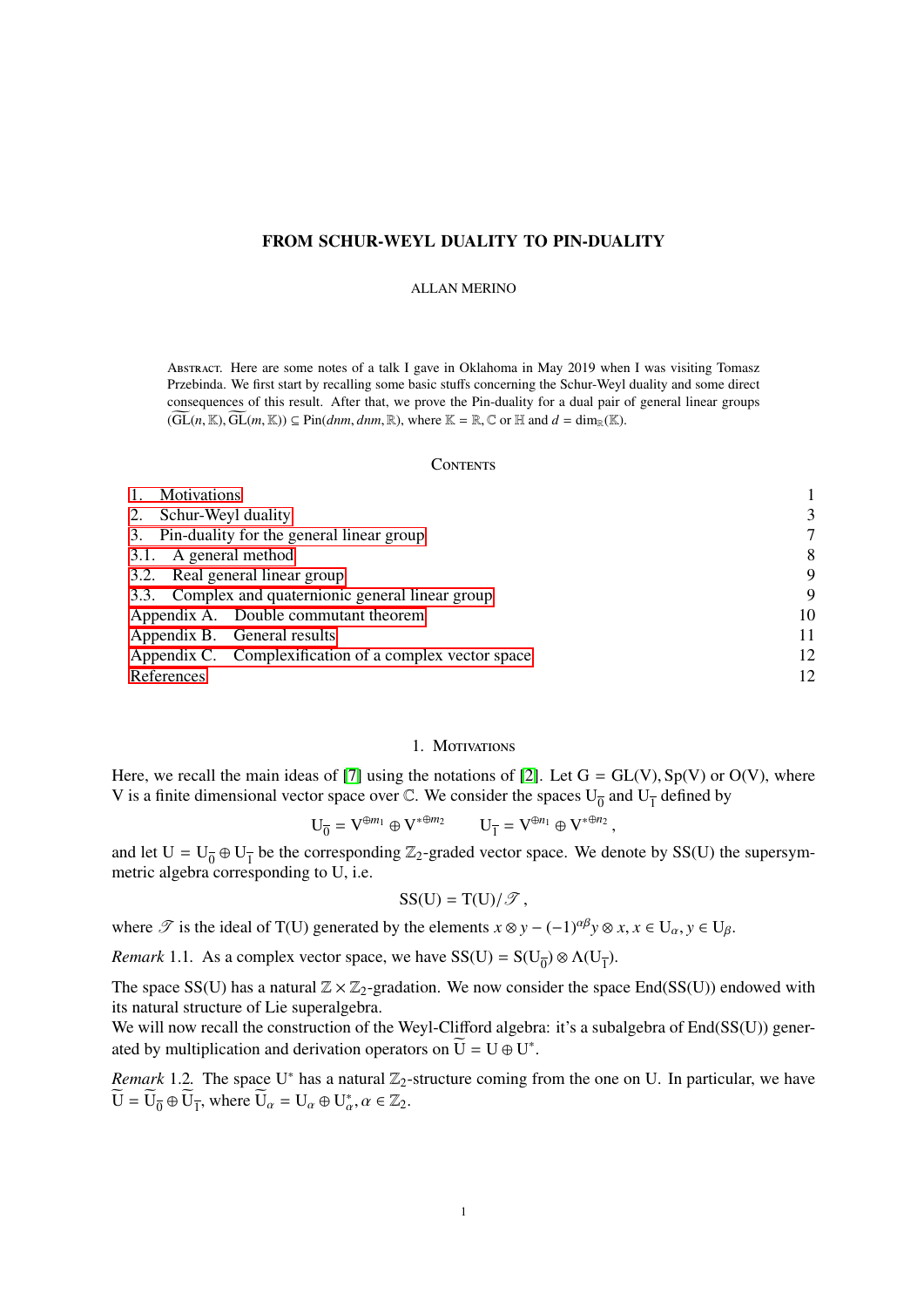For all  $u \in U_{\overline{0}}$ , we denote by  $M_u$  the linear operator on SS(U) of degree (1,  $\overline{0}$ ) given by:

$$
M_u: SS(U) \to SS(U), \qquad M_u(v) = uv.
$$

Similarly, we define an operator  $M_u$  of degree  $(1, \overline{1})$  for every  $u \in U_{\overline{1}}$ .<br>For every element  $u^* \in H^*$  we define the operator  $D_{\overline{1}}$  on SS(II) of de-For every element  $u^* \in U^*_{\overline{Q}}$ <sup>\*</sup><sub>0</sub>, we define the operator D<sub>*u*</sub><sup>\*</sup> on SS(U) of degree (−1,  $\bar{0}$ ) given by:

$$
D_{u^*}(u_1 \ldots u_n v_1 \ldots v_m) = \sum_{k=1}^n u^*(u_k) u_1 \ldots \hat{u}_k \ldots u_n v_1 \ldots v_m.
$$

Similarly, for all  $v^* \in U^*_{\overline{v}}$ <sup>\*</sup><sub>1</sub>, we define the operator  $D_{v^*}$  of degree  $(-1, \bar{1})$  given by:

$$
D_{\nu^*}(u_1 \ldots u_n v_1 \ldots v_m) = \sum_{k=1}^m \nu^*(v_k) u_1 \ldots u_n v_1 \ldots \hat{v}_k \ldots v_m.
$$

We denote by  $\iota : \widetilde{U} \to End(SS(U))$  the map defined by

$$
u(u) = \mathbf{M}_u \qquad u(u^*) = \mathbf{D}_{u^*} \qquad (u \in \mathbf{U}, u^* \in \mathbf{U}^*).
$$

*Remark* 1.3. (1) Let  $b_0$  be the natural symplectic form on  $U_{\bar{0}}$  defined by

$$
b_0(\nu_0 + \nu_0^*, \nu_0 + \nu_0^*) = \nu_0^*(\nu_0) - \nu_0^*(\nu_0), \qquad \left(\nu_0, \nu_0 \in U_{\bar{0}}, \nu_0^*, \nu_0^* \in U_{\bar{0}}^*\right).
$$

Note that the spaces  $U_{\bar{0}}$  and  $U_{\bar{1}}$  are both isotropic for  $b_0$ . Similarly, let  $b_1$  be the non-degenerate symmetric form on  $U_{\overline{1}}$  given by

$$
b_1(v_1 + v_1^*, w_1 + w_1^*) = v_1^*(w_1) + w_1^*(v_1), \qquad (v_1, w_1 \in U_{\bar{1}}, v_1^*, w_1^* \in U_{\bar{1}}^*).
$$

and let b be the even form on U given by  $b = b_0 \oplus b_1$  (i.e.  $b(U_{\overline{0}}, U_{\overline{1}}) = \{0\}$ ).<br>Then we get: Then, we get:

$$
[\iota(\widetilde{u}), \iota(\widetilde{v})] = b(\widetilde{u}, \widetilde{v}).1 , \qquad (\widetilde{u}, \widetilde{v} \in \widetilde{U}) .
$$

(2) We denote by WC(U) the subspace of End(SS(U)) generated by the elements  $\iota(\tilde{u})$ ,  $\tilde{u} \in U$ . We have the following property: have the following property:

 $[WC(U), WC(U)] \subseteq WC(U)$ .

We identify  $S^2(\iota(\widetilde{U}_{\overline{0}}))$  with the elements of the form  $\iota(\overline{a})\iota(\overline{b}) + \iota(\overline{b})\iota(\overline{a}), \overline{a}, \overline{b} \in \widetilde{U}_{\overline{0}}$ , and  $\Lambda^2(\iota(\widetilde{U}_{\overline{1}}))$  with the clanear of the form  $\iota(\widetilde{U}_{\overline{0}})$ .  $\widetilde{U}_{\over$ elements of the form  $\iota(\overline{a})\iota(\overline{b}) - \iota(\overline{b})\iota(\overline{a}), \overline{a}, \overline{b} \in \overline{U}_{\overline{1}}$ .

**Notation 1.4.** We denote by  $\mathscr{G}_{\overline{0}} = S^2(\iota(\overline{U}_{\overline{0}})) \oplus \Lambda^2(\iota(\overline{U}_{\overline{1}})), \mathscr{G}_{\overline{1}} = \iota(\overline{U}_{\overline{0}}) \otimes \iota(\overline{U}_{\overline{1}})$  and  $\mathscr{G} = \mathscr{G}_{\overline{0}} \oplus \mathscr{G}_{\overline{1}}$ .

- **Theorem 1.5.** *(1) We have*  $[\mathscr{G}, \mathscr{G}] \subseteq \mathscr{G}$  *(more precisely,*  $[\mathscr{G}_{\overline{0}}, \mathscr{G}_{\overline{0}}] \subseteq \mathscr{G}_{\overline{0}}$ ,  $[\mathscr{G}_{\overline{0}}, \mathscr{G}_{\overline{1}}] \subseteq \mathscr{G}_{\overline{1}}$  *and*  $[\mathscr{G}_{\overline{1}}, \mathscr{G}_{\overline{1}}] \subseteq$  $\mathscr{G}_{\bar{0}}$ <sub>)</sub>,
	- (2)  $\mathscr{G} \approx \mathfrak{spo}(U_{\overline{0}}, U_{\overline{1}}).$

*Proof.* See [\[2,](#page-11-3) Proposition 5.5].

We have the different embeddings

$$
G \to G \times G \to GL(U_{\bar{0}}) \times GL(U_{\bar{1}}) \to Sp(U_{\bar{0}}) \times O(U_{\bar{1}}),
$$

and a similar embedding for the corresponding Lie algebras:

$$
g \to g \oplus g \to \mathfrak{gl}(U_{\bar{0}}) \oplus \mathfrak{gl}(U_{\bar{1}}) \to \mathfrak{sp}(U_{\bar{0}}) \oplus \mathfrak{so}(U_{\bar{1}}).
$$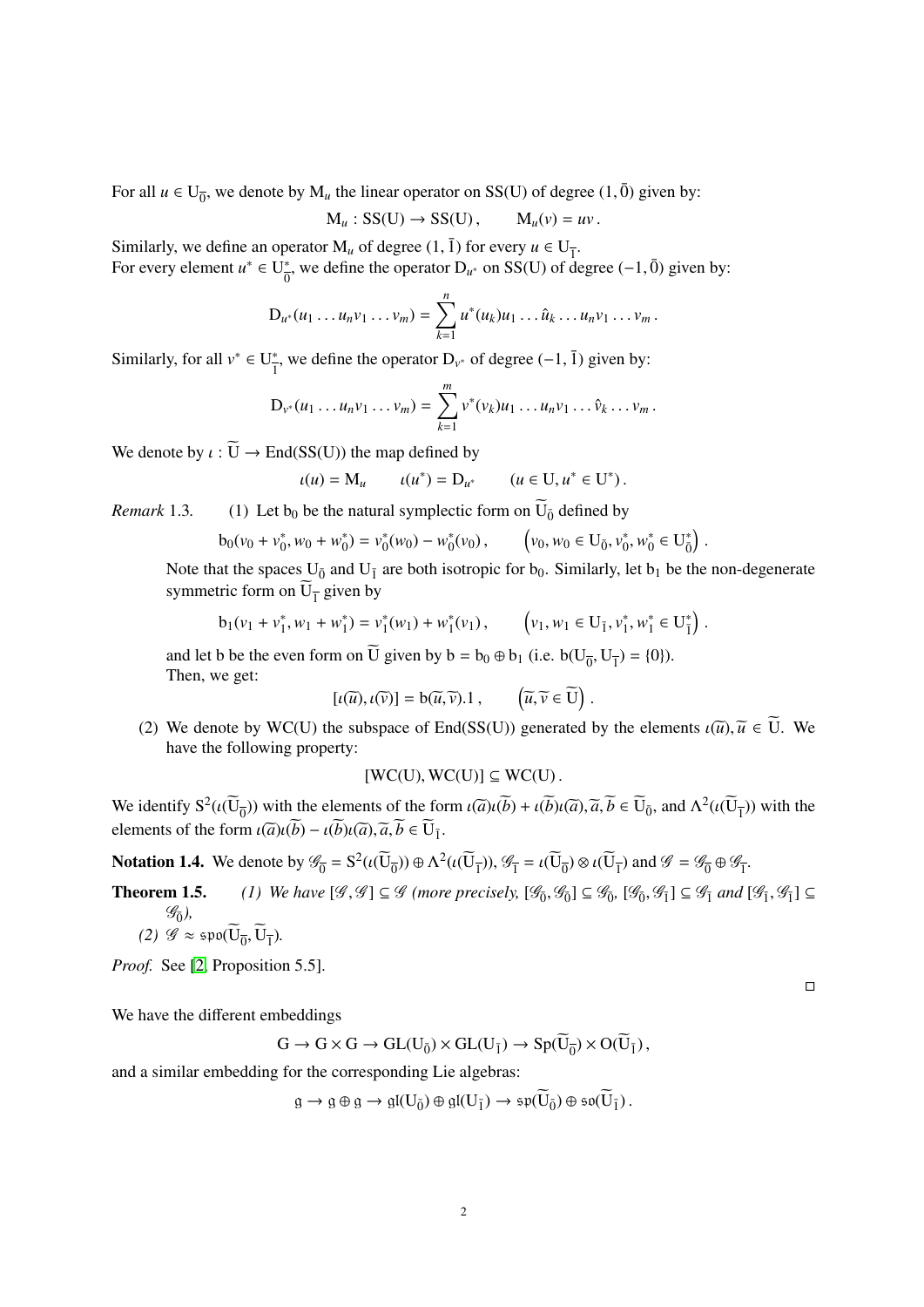Using the identification  $\mathfrak{sp}(\widetilde{U}_{\bar{0}})\oplus \mathfrak{so}(\widetilde{U}_{\bar{1}}) \approx \mathcal{G}_{\bar{0}}$ , we denote by  $\Gamma$  the image of g in  $\mathcal G$  and by  $\Gamma'$  the centralizer of  $\Gamma$  in  $\mathscr{G}$ .

Theorem 1.6. *(1)* (Γ, <sup>Γ</sup> *(2) We have the following decomposition: (')* is a dual pair in  $\mathscr{G}$ ,

$$
SS(U) = \bigoplus_{(V_{\lambda},\lambda) \in \hat{G}_{\pi}} \lambda \otimes \theta(\lambda),
$$

*where*  $\hat{G}_{\pi}$  *is the set of equivalences classes of finite dimensional irreducible representations of* G<br>such that Hom (N  $_{\text{NS}}$ (I))  $\pm$  (0) and  $\theta$ ()) is an irreducible  $\Gamma'$  modula. Here, the action of  $\Gamma'$  i *such that*  $\text{Hom}_G(V_\lambda, SS(U)) \neq \{0\}$  *and*  $\theta(\lambda)$  *is an irreducible*  $\Gamma'$ -module. Here, the action of  $\Gamma'$  *is* the one coming from the following embeddings: *the one coming from the following embeddings:*

 $\Gamma' \subseteq \mathscr{G} \subseteq \text{WC}(U) \subseteq \text{End}(\text{SS}(U)),$ 

*i.e. the action of*  $\Gamma'$  *is just the restriction to*  $\Gamma'$  *of the natural action of*  $\text{End}(\text{SS}(U))$  *on*  $\text{SS}(U)$ *.* 

# 2. Schur-Weyl duality

<span id="page-2-0"></span>In this section, V will denote a finite-dimensional vector space over  $\mathbb C$  and  $G = GL(V)$  the corresponding (complex) general linear group. We denote by  $\Pi_1$  the natural action of G on V and by  $\Pi_d$  the corresponding action on the space V⊗*<sup>d</sup>* given by:

$$
\Pi_d(g)(v_1 \otimes \ldots \otimes v_d) = \Pi_1(g)(v_1) \otimes \ldots \otimes \Pi_1(g)(v_d), \qquad (g \in GL(V), v_1, \ldots, v_d \in V).
$$

If  $d \ge 2$ , the representation  $\Pi_d$  is not irreducible. We have an explicit description of the decomposition of V⊗*<sup>d</sup>* as a direct sum of irreducible G-submodules.

On the space  $V^{\otimes d}$ , we have an action of the symmetric group  $\mathscr{S}_d$ , denoted by  $\alpha_d$ , given by

 $\alpha_d(\sigma)(v_1 \otimes \ldots \otimes v_d) = v_{\sigma^{-1}(1)} \otimes \ldots \otimes v_{\sigma^{-1}(d)}, \qquad (\sigma \in \mathscr{S}_d, v_1, \ldots, v_d \in V)$ .

Clearly, the actions  $\Pi_d$  and  $\alpha_d$  commute. We have the following lemma.

<span id="page-2-1"></span>**Lemma 2.1.** *Let* A(G) *be the subalgebra of*  $End(V^{\otimes d})$  *generated by the operators*  $\Pi_d(g)$ ,  $g \in G$ *. Then,* 

<span id="page-2-2"></span>
$$
Comm_{End(V^{\otimes d})}A(G) = A(\mathscr{S}_d),
$$

*where*  $A(\mathcal{S}_d)$  *be the subalgebra of*  $End(V^{\otimes d})$  *generated by the operators*  $\alpha_d(\sigma)$ ,  $\sigma \in \mathcal{S}_d$ .

*Proof.* See [\[3,](#page-11-4) Section 4.2.4].

According to the double commutant theorem (see Appendix [A\)](#page-9-0), Lemma [\(2.1\)](#page-2-1) implies that

(1) 
$$
\Pi_d = \bigoplus_{\lambda_d \in G(\Pi_d)} \lambda_d \otimes \theta(\lambda_d),
$$

where  $G(\Pi_d)$  is the the set of finite dimensional irreducible representations of G such that  $Hom_G(\lambda_d, \Pi_d) \neq$ {0} and  $\theta(\lambda_d)$  is an irreducible representation of the symmetric group  $\mathscr{S}_d$ .

Let's be more precise concerning the representations appearing in Equation [\(1\)](#page-2-2). An irreducible representation of the symmetric group is parameterized by a unique element of  $\mathscr{C}^+$ , where  $\mathscr{C}^+$  is the set of all decreasing sequences of non-negatives integers with only finitely many non-zero terms. Instead of using sequences, it's common to use Young diagrams to parameterize such representations.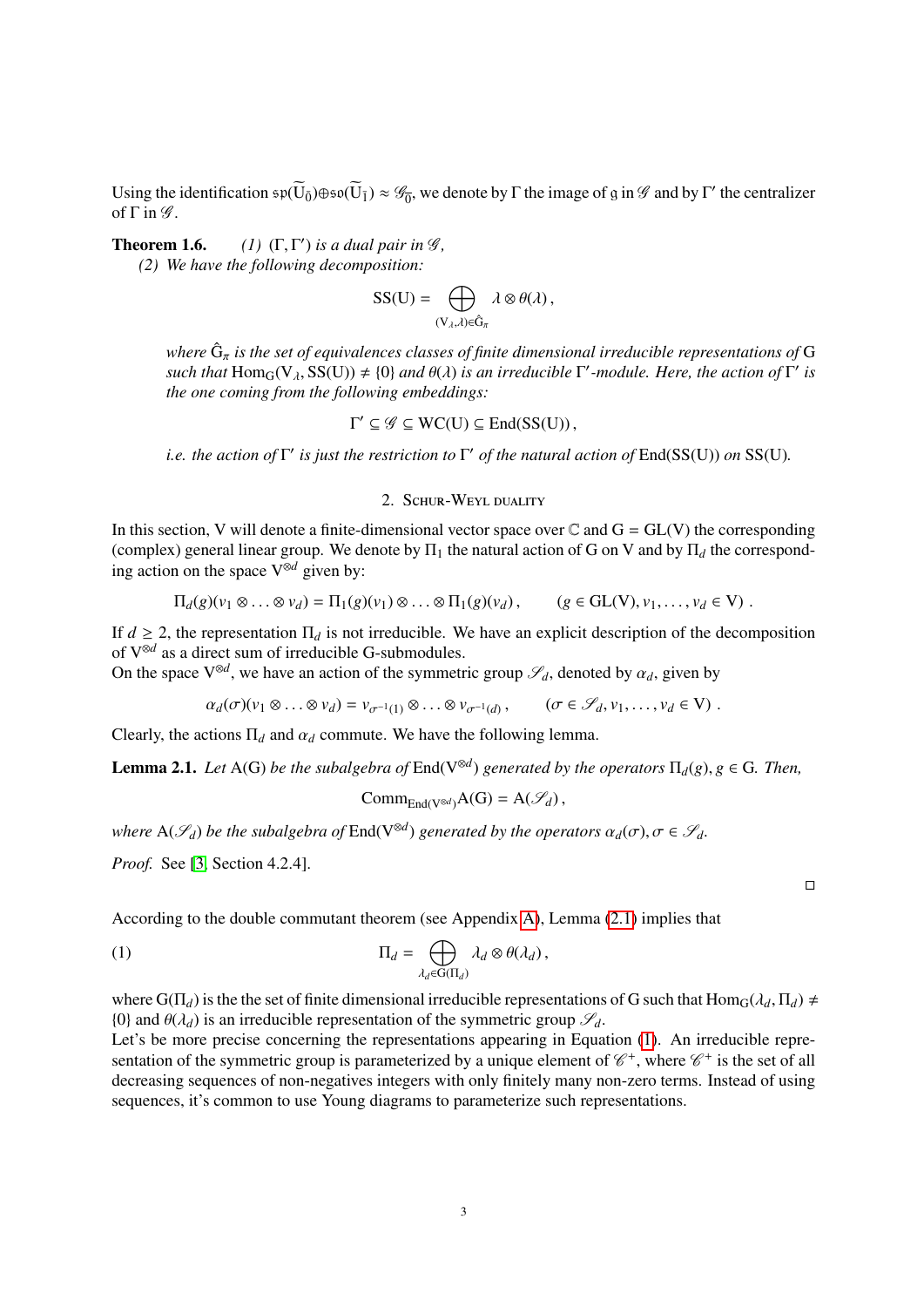It makes also sense to parametrise the finite-dimensional irreducible representations of G by using those diagrams. Indeed, we know that such representations are parametrised by a "dominant" character of the diagonal torus T of G, where

$$
T = \{diag(t_1,\ldots,t_n),\,t_1,\ldots,t_n\in\mathbb{C}^*\}
$$

All the characters of T have the form:

$$
\Psi_{\mu}(\text{diag}(t_1,\ldots,t_n))=\prod_{k=1}^n t_k^{\mu_k},
$$

where all the  $\mu_k$  are integers. To a character  $\Psi_\mu$  of T, we associate the partition  $(\mu_1, \dots, \mu_n)$  and then the diagram  $D_{\mu}$ .

Theorem 2.2 (Schur-Weyl). *We have the following decomposition:*

$$
V^{\otimes d} = \bigoplus_{D} \rho^D_V \otimes \sigma^D,
$$

*where* **D** *runs over the diagrams of size d and depth at most*  $\dim_{\mathbb{C}}(V)$ *.* 

*Proof.* See [\[3,](#page-11-4) Section 4.2.4] for more details.

 $\Box$ 

We now deduce other results from this Schur-Weyl duality. Let U, V be two (finite dimensional) complex vector spaces and let S(U ⊗ V) be the symmetric algebra of the space U ⊗ V. We have an action of  $GL(U) \times GL(V)$  on  $U \otimes V$  which extends to an action on  $S(U \otimes V)$ .

<span id="page-3-0"></span>**Proposition 2.3.** As a GL(U)  $\times$  GL(V)-module, the algebra S(U  $\otimes$  V) can be decomposed as:

$$
S(U\otimes V)=\bigoplus_{D\in\Lambda_{U,V}}\rho^D_U\otimes\rho^D_V\,,
$$

*where*  $\Lambda_{\text{UV}}$  *is the set of all Young diagrams of depth at most* min( $\dim_{\mathbb{C}}(U)$ ,  $\dim_{\mathbb{C}}(V)$ ).

Before proving the proposition, we recall a technical lemma.

**Lemma 2.4.** (1) Let G be a group and  $U_1$  and  $U_2$  be two irreducible representations of G. Then, the space  $(U_1 \otimes U_2^*)$  $\mathcal{L}_2^{*}$ )<sup> $\Delta$ (G×G)</sup> is non-trivial if and only if the G-modules U<sub>1</sub> and U<sub>2</sub><sup>\*</sup> 2 *are equivalent.* More precisely, if the two G-modules are equivalent, the dimension of ( $\mathrm{U}_1 \otimes \mathrm{U}_2^*$  $\sqrt[3]{2}^{\Delta(G\times G)}$  *is* 1. *(2) The representations of the symmetric group are self-dual.*

<span id="page-3-1"></span>*Proof.* (1) Let  $\Psi : U_1 \otimes U_2^* \to \text{Hom}(U_2, U_1)$  be the map defined by:

$$
\Psi(u_1 \otimes u_2^*)(u_2) = u_2^*(u_2)u_1, \qquad \left(u_1 \in U_1, u_2 \in U_2, u_2^* \in U_2^*\right).
$$

This map is an isomorphism of G-modules. In particular, we have

$$
\Psi\left((U_1 \otimes U_2^*)^{\Delta(G \times G)}\right) = \text{Hom}_G(U_2, U_1).
$$

According to Schur's Lemma,  $Hom_G(U_2, U_1)$  is non-zero (more precisely one-dimensional) if and only if  $U_1$  and  $U_2$  are equivalent.

(2) See [\[10\]](#page-12-0).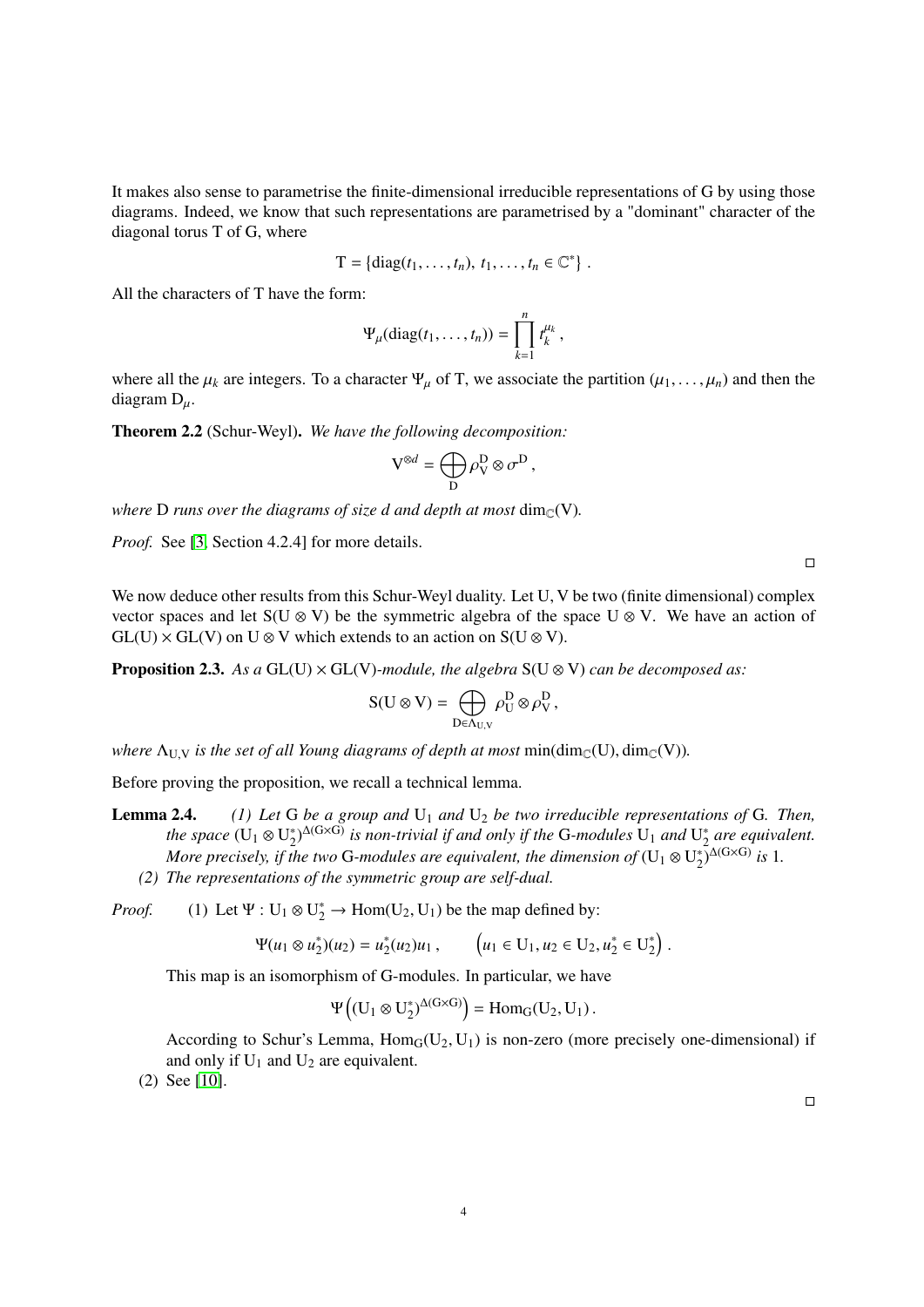*Proof of Proposition* [2.3.](#page-3-0) We have a natural Z-gradation on the symmetric algebra

$$
S(U \otimes V) = \bigoplus_{d=0}^{\infty} S^d(U \otimes V)
$$

inherited from the one on T(U ⊗ V). Obviously, every component of this direct sum is a  $GL(U) \times GL(V)$ module and

$$
\mathrm{S}^d(\mathrm{U}\otimes \mathrm{V})=[(\mathrm{U}\otimes \mathrm{V})^d]^{{\mathcal{S}}_d}
$$

where  $[(\mathbf{U} \otimes \mathbf{V})^d]^{\mathcal{S}_d}$  is the set of  $\mathcal{S}_d$ -invariants for the action of  $\mathcal{S}_d$  on  $(\mathbf{U} \otimes \mathbf{V})^d$ . Then,

$$
S^{d}(U \otimes V) = [(U \otimes V)^{d}]^{\mathscr{S}_{d}} = (U^{\otimes d} \otimes V^{\otimes d})^{\Delta(\mathscr{S}_{d} \times \mathscr{S}_{d})}
$$
  
\n
$$
= \left[ \left( \bigoplus_{D_{1}} \rho_{U}^{D_{1}} \otimes \sigma^{D_{1}} \right) \otimes \left( \bigoplus_{D_{2}} \rho_{V}^{D_{2}} \otimes \sigma^{D_{2}} \right) \right]^{\Delta(\mathscr{S}_{d} \times \mathscr{S}_{d})}
$$
  
\n
$$
= \left( \bigoplus_{D_{1},D_{2}} \rho_{U}^{D_{1}} \otimes \rho_{V}^{D_{2}} \otimes \left( \sigma^{D_{1}} \otimes \sigma^{D_{2}} \right)^{\Delta(\mathscr{S}_{d} \times \mathscr{S}_{d})}.
$$

It follows from Lemma [2.4](#page-3-1) that

$$
\mathcal{S}^d(\mathcal{U}\otimes\mathcal{V})=\bigoplus_{\mathcal{D}}\rho^{\mathcal{D}}_{\mathcal{U}}\otimes\rho^{\mathcal{D}}_{\mathcal{V}},
$$

where D varies over all diagrams of size *d* and of depth at most min( $\dim_{\mathbb{C}}(U)$ ,  $\dim_{\mathbb{C}}(V)$ ).

An other natural duality can be obtained by looking at the joint of  $GL(U)\times GL(V)$  on the exterior algebra Λ(U ⊗ V).

Notation 2.5. For a Young diagram D, we denote by  $D<sup>t</sup>$  its transpose, i.e the rows (resp. columns) of D are the columns (resp. rows) of  $D^t$ . Obviously, if  $D \in \mathcal{C}^+$ ,  $D^t$  is not in general in  $D \in \mathcal{C}^+$ .

**Proposition 2.6.** As a GL(U)  $\times$  GL(V)-module, the algebra S(U  $\otimes$  V) can be decomposed as:

$$
\Lambda(\mathbf{U}\otimes\mathbf{V})=\bigoplus_{\mathbf{D}\in\Gamma_{\mathbf{U},\mathbf{V}}}\rho_{\mathbf{U}}^{\mathbf{D}}\otimes\rho_{\mathbf{V}}^{\mathbf{D}^{\prime}},
$$

*where* Γ<sub>U,V</sub> *is the set of all Young diagrams with at most* dim<sub>C</sub>(U) *rows and with rows lengths at most*  $dim_{\mathbb{C}}(V)$ .

*Remark* 2.7. Let *n* be a positive integer. We denote by sgn<sub>*n*</sub> the action of  $\mathscr{S}_n$  on  $\mathbb{C}^n$  given by:

(2) 
$$
\operatorname{sgn}_n(\sigma)(v_1 \otimes \ldots \otimes v_n) = \varepsilon(\sigma)v_{\sigma(1)} \otimes \ldots \otimes v_{\sigma(n)}, \qquad (\sigma \in \mathscr{S}_n, v_1, \ldots, v_n \in V).
$$

As proved in [\[2,](#page-11-3) Appendix A, Equation (A.29)], we have, for every Young tableau D, the following isomorphism of  $\mathscr{S}_n$ -modules:

(3) 
$$
\sigma^{\mathcal{D}^t} \approx \sigma^{\mathcal{D}} \otimes \text{sgn}_n,
$$

where  $\sigma^D$  is the  $\mathscr{S}_n$ -module corresponding to D.

*Proof.* We will imitate the proof of Proposition [2.3.](#page-3-0) The group GL(U)  $\times$  GL(V) acts on  $\Lambda^d$ (U  $\otimes$  V) and we have:

<span id="page-4-0"></span>
$$
\Lambda^d(U \otimes V) = [(U \otimes V)^{\otimes d}]^{\mathrm{sgn}_d}
$$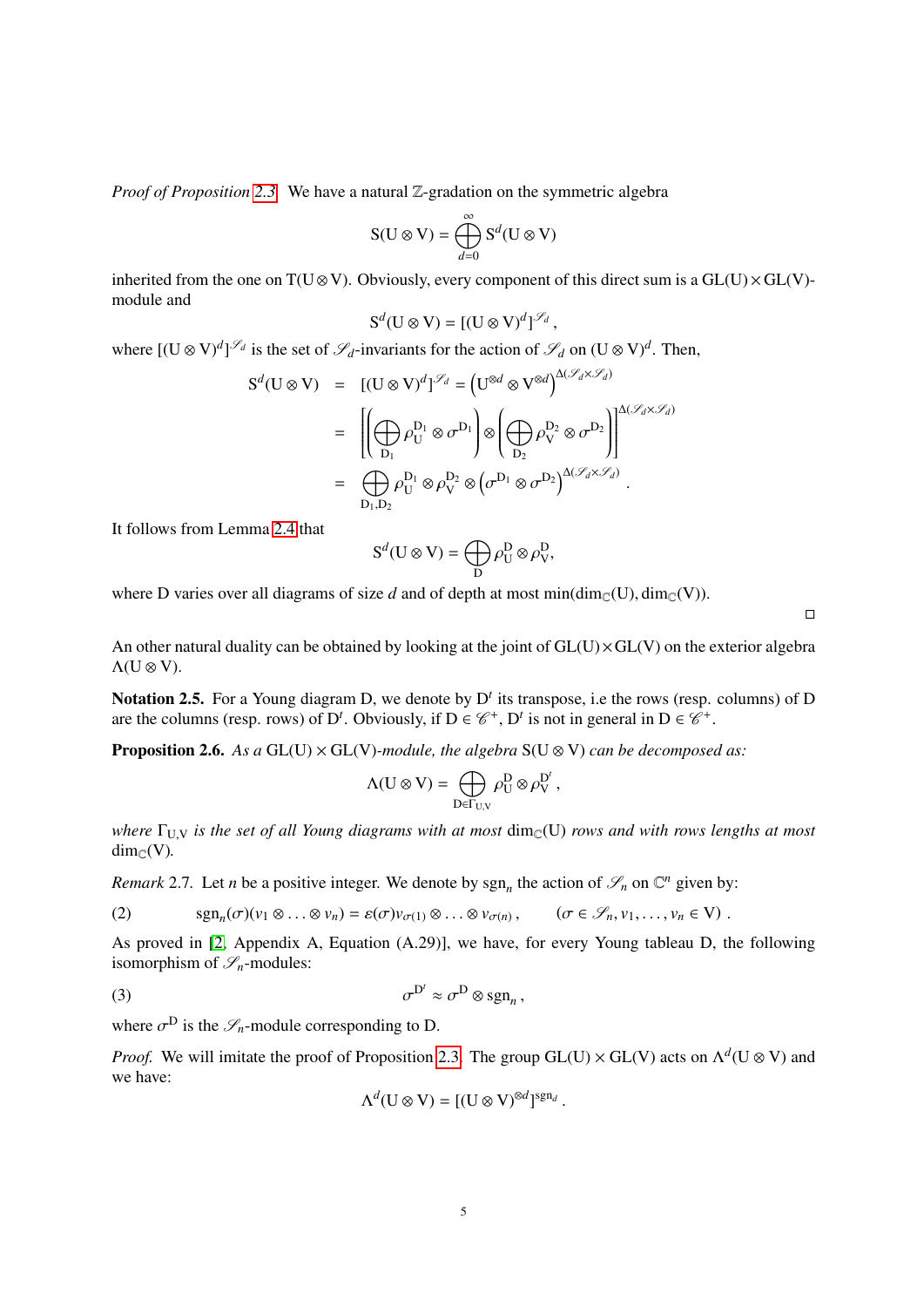Then, we get:

$$
\Lambda^{d}(\mathbf{U}\otimes\mathbf{V}) = [(\mathbf{U}\otimes\mathbf{V})^{\otimes d}]^{sgn_{d}} = (\mathbf{U}^{\otimes d}\otimes\mathbf{V}^{\otimes d})^{\Delta(sgn_{d}\times sgn_{d})}
$$
\n
$$
= \left[ \left( \bigoplus_{D_{1}} \rho_{U}^{D_{1}} \otimes \sigma^{D_{1}} \right) \otimes \left( \bigoplus_{D_{2}} \rho_{V}^{D_{2}} \otimes \sigma^{D_{2}} \right) \right]^{\Delta(sgn_{d}\times sgn_{d})}
$$
\n
$$
= \left( \bigoplus_{D_{1},D_{2}} \rho_{U}^{D_{1}} \otimes \rho_{V}^{D_{2}} \otimes \left( \sigma^{D_{1}} \otimes \sigma^{D_{2}} \right)^{\Delta(sgn_{d}\times sgn_{d})}
$$
\n
$$
= \left( \bigoplus_{D_{1},D_{2}} \rho_{U}^{D_{1}} \otimes \rho_{V}^{D_{2}} \otimes \left( \sigma^{D_{1}} \otimes \sigma^{D_{2}} \otimes sgn_{d} \right)^{\Delta(\mathscr{S}_{d}\times\mathscr{S}_{d})}
$$
\n
$$
= \left( \bigoplus_{D_{1},D_{2}} \rho_{U}^{D_{1}} \otimes \rho_{V}^{D_{2}} \otimes \left( \sigma^{D_{1}} \otimes \sigma^{D_{2}^{\prime}} \right)^{\Delta(\mathscr{S}_{d}\times\mathscr{S}_{d})},
$$

and we conclude using Equation [\(3\)](#page-4-0) and Lemma [2.4.](#page-3-1)

 $\Box$ 

Using the previous results, we can deduce a result on invariants that we will use later in Section [3.](#page-6-0) Let <sup>U</sup>, V and W three finite dimensional vector spaces over <sup>C</sup>. We have an action of GL(U) on the space  $U \otimes V \oplus U^* \otimes W$  which can be extended to an action of GL(U) on  $\Lambda(U \otimes V \oplus U^* \otimes W)$ . Now arise the question of an explicit determination of generators of the algebra  $\Lambda(U\otimes V\oplus U^*\otimes W)^{GL(U)}$ . Let  $\{u_1, \ldots, u_n\}$ <br>he a basis of  $U$ ,  $\{u^*\}\subset \mathbb{R}^*$ , be the dual basis of  $U^*$ ,  $\{v_1, \ldots, v_n\}$  be a basis of  $V$  and  $\{$ be a basis of U,  $\{u_1^*\}$ <sup>\*</sup><sub>1</sub>,...,  $u_n^*$ } be the dual basis of U<sup>\*</sup>, {*v*<sub>1</sub>,..., *v<sub><i>m*</sub>}</sub> be a basis of V and {*w*<sub>1</sub>,..., *w*<sub>*k*</sub>} be a that the GI (I)-invariants on  $U \otimes U^*$  are colinear to basis of W. Using that the GL(U)-invariants on  $U \otimes U^*$  are colinear to

<span id="page-5-0"></span>
$$
\sum_{i=1}^n u_i \otimes u_i^*,
$$

we got that the elements  $\xi_{a,b}$ ,  $1 \le a \le m, 1 \le b \le k$ , given by

(4) 
$$
\xi_{a,b} = \sum_{i=1}^n u_i \otimes v_a \wedge u_i^* \otimes w_b,
$$

are in  $\Lambda$ (U  $\otimes$  V  $\oplus$  U<sup>\*</sup>  $\otimes$  W)<sup>GL(U)</sup>. In [\[9\]](#page-12-1), R. Howe proved the following result.

<span id="page-5-2"></span>**Theorem 2.8.** *The algebra*  $\Lambda$ (U  $\otimes$  V  $\oplus$  U<sup>\*</sup>  $\otimes$  W)<sup>GL(U)</sup> *is generated by the degree* 2 *elements*  $\xi_{a,b}$  *given in*  $F_{a,b}$  *Faugtion* (4) *Equation* [\(4\)](#page-5-0)*.*

*Sketch of the proof.* We have ( $U \otimes V \otimes U^* \otimes W$ )<sup>GL(U)</sup>  $\approx V \otimes W$ . In particular, we get an homomorphism:

(5) 
$$
S(U \otimes W) \to \Lambda(V \otimes U \oplus V^* \otimes W)^{GL(V)}.
$$

The space  $\Lambda(U \otimes V \oplus U^* \otimes W)^{GL(U)}$  has a natural structure of  $GL(V) \times GL(W)$ -module. We can give a precise structure of this module. Indeed, we have:

<span id="page-5-1"></span>
$$
\begin{array}{rcl} \Lambda(U \otimes V \oplus U^* \otimes W)^{GL(U)} & = & \big( \Lambda(U \otimes V) \otimes \Lambda(U^* \otimes W) \big)^{GL(U)} \\ \\ & = & \left( \left( \sum_D \rho_U^D \otimes \rho_V^D \right) \otimes \left( \sum_E \rho_{U^*}^E \otimes \rho_W^E \right) \right)^{GL(U)} \\ \\ & = & \sum_D \sum_E \big( \rho_U^D \otimes \rho_{U^*}^E \big)^{GL(U)} \otimes \rho_V^D \otimes \rho_W^E = \sum_D \rho_V^D \otimes \rho_W^D \, . \end{array}
$$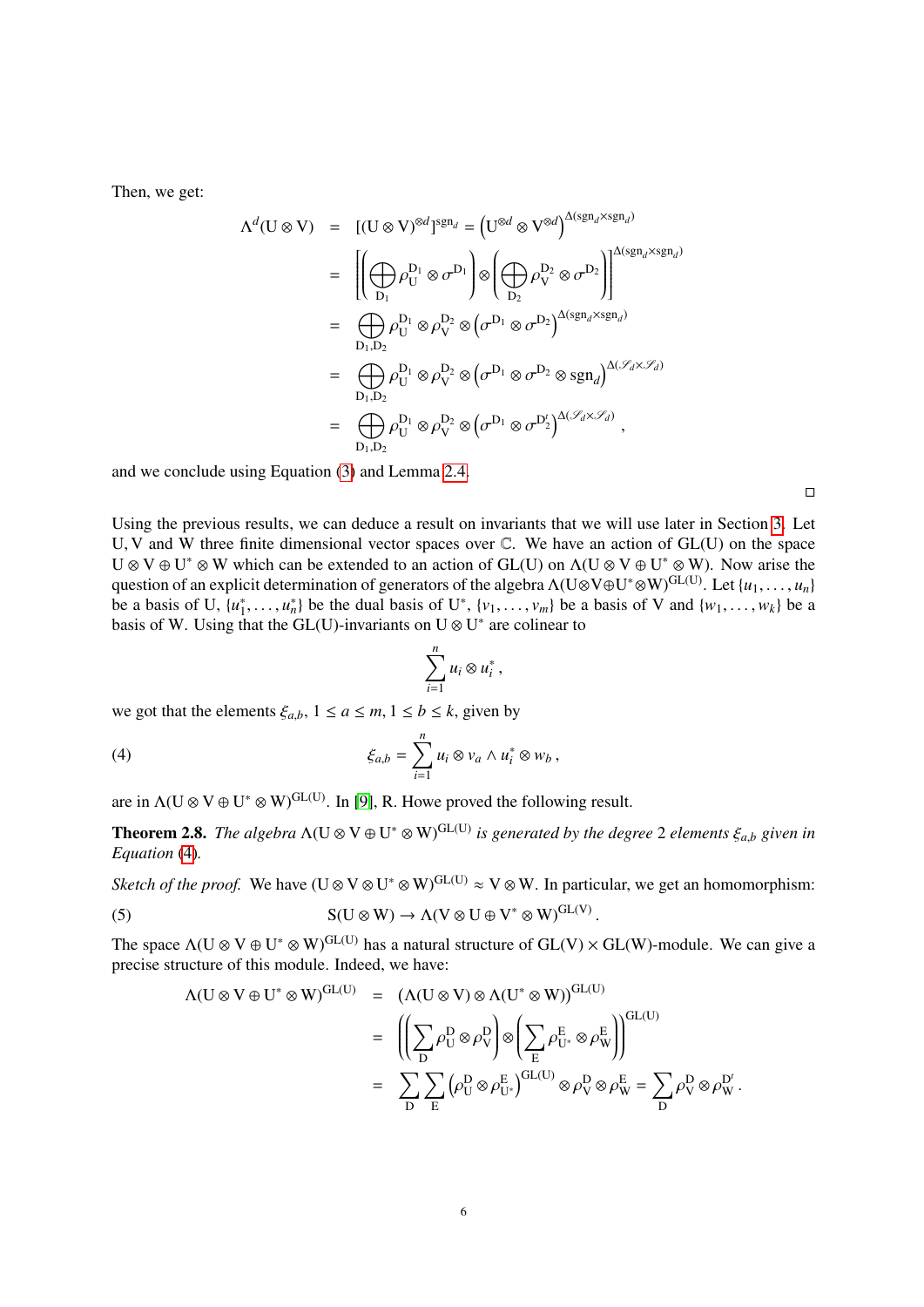Obviously, the map given in Equation [\(5\)](#page-5-1) is an homomorphism of  $GL(V) \times GL(W)$ -modules. According to Proposition [2.3,](#page-3-0) we have to prove that the map given in Equation [\(5\)](#page-5-1) is surjective. For that, we have to prove that the highest weight of the modules appearing in the last equality can be obtained using the elements  $\xi_{a,b}$ . For this last part, check [\[9,](#page-12-1) Proof Theorem 4.2.3] (or [9, Proof Theo-

 $\Box$ 

### 3. Pin-duality for the general linear group

<span id="page-6-0"></span>Let E be a vector space over  $\mathbb R$  or  $\mathbb C$  endowed with a non-degenerate, symmetric, bilinear form b. We denote by T(E) the tensor algebra of E and by  $\mathscr T$  the ideal generated by the elements of the form  $x \otimes y$  +  $y \otimes x - b(x, y) \cdot 1$ ,  $x, y \in E$ . The Clifford algebra, denoted by Cliff(E, b), is defined by

$$
\text{Cliff}(E, b) = T(E)/\mathcal{T}.
$$

The Clifford algebra inherits a natural structure of  $\mathbb{Z}_2$ -graded algebra coming from the gradation on T(E). The natural composition  $E \to T(E) \to \text{Cliff}(E, b)$  is an injection and we will identify the element  $e \in E$ with its image in Cliff(E, b). If we fix an orthonormal basis  $\{e_1, \ldots, e_n\}$  of E, the elements  $e_{i_1}e_{i_2} \ldots e_{i_k}$ ,  $1 \leq i_k \leq n$  form a basis of the algebra Cliff(E b). For more details, one can check [11]. Chapter  $i_1 < \ldots < i_k \le n$  form a basis of the algebra Cliff(E, b). For more details, one can check [\[11,](#page-12-2) Chapter 2], [\[13,](#page-12-3) Chapter 5] or [\[3,](#page-11-4) Chapter 6.1].

On Cliff(E, b), we define the following involution  $\alpha$ :

$$
\alpha(e_1 \ldots e_k) = (-1)^k e_1 \ldots e_k,
$$

and the antiautomorphism  $\tau$ 

rem 2.2.2]).

$$
\tau(e_1 \ldots e_k) = e_k \ldots e_1 \, .
$$

If E is real, the inclusion  $E \subseteq E_C$  naturally extends to an inclusion Cliff(E, b)  $\subseteq$  Cliff(E<sub>C</sub>, b<sub>C</sub>), where E<sub>C</sub> and b, denote the complexifications of E and b respectively and  $b_{\mathbb{C}}$  denote the complexifications of E and b respectively.

From now on, we assume that E is a vector space over  $\mathbb R$ . We denote by  $Pin(E, b)$  the subspace of  $Cliff(E, b)$  given by:

(6) 
$$
\text{Pin}(E, b) = \left\{ x \in \text{Cliff}(E, b) : x.\tau(x) = \pm 1 \text{ and } \alpha(x)\gamma(E)x^{-1} = \gamma(E) \right\}.
$$

One can check easily that the map  $\pi$ : Pin(E, b)  $\rightarrow$  O(E, b) given by:

<span id="page-6-1"></span>
$$
\pi(x)(e) = \alpha(x) e x^{-1}, \qquad (x \in \text{Pin}(E, b), e \in E) ,
$$

is well-defined and surjective with kernel Ker( $\pi$ ) = { $\pm$ 1}. Remark that when *x* is not isotropic  $\pi(x)$  is the reflexion in the hyperplane  $x^{\perp}$ .

We denote by T the well-known quantization map ([\[13,](#page-12-3) Section 5.3], see also [\[11,](#page-12-2) Section 2.2.5]) :

(7) 
$$
T: \Lambda(E) \ni v_1 \wedge \cdots \wedge v_k \to \frac{1}{k!} \sum_{\sigma \in \mathscr{S}_k} \epsilon(\sigma) v_{\sigma(1)} \cdots v_{\sigma(k)} \in \text{Cliff}(E, b).
$$

One can easily check that T is an isomorphism of Pin(E, b)-modules for the natural Pin(E, b)-action on both sides. One should note that the image of degree 2 elements  $\Lambda^2(E)$  via this map is the Lie algebra pin(E, b) of Pin(E, b) (see [\[11,](#page-12-2) Section 2.2.10]).

We recall (see [\[11,](#page-12-2) Section 3]) the definition of the complex spinorial representation for a real even dimensional vector space E endowed with a non-degenerate symmetric bilinear form (the construction is slightly different when E is odd dimensional).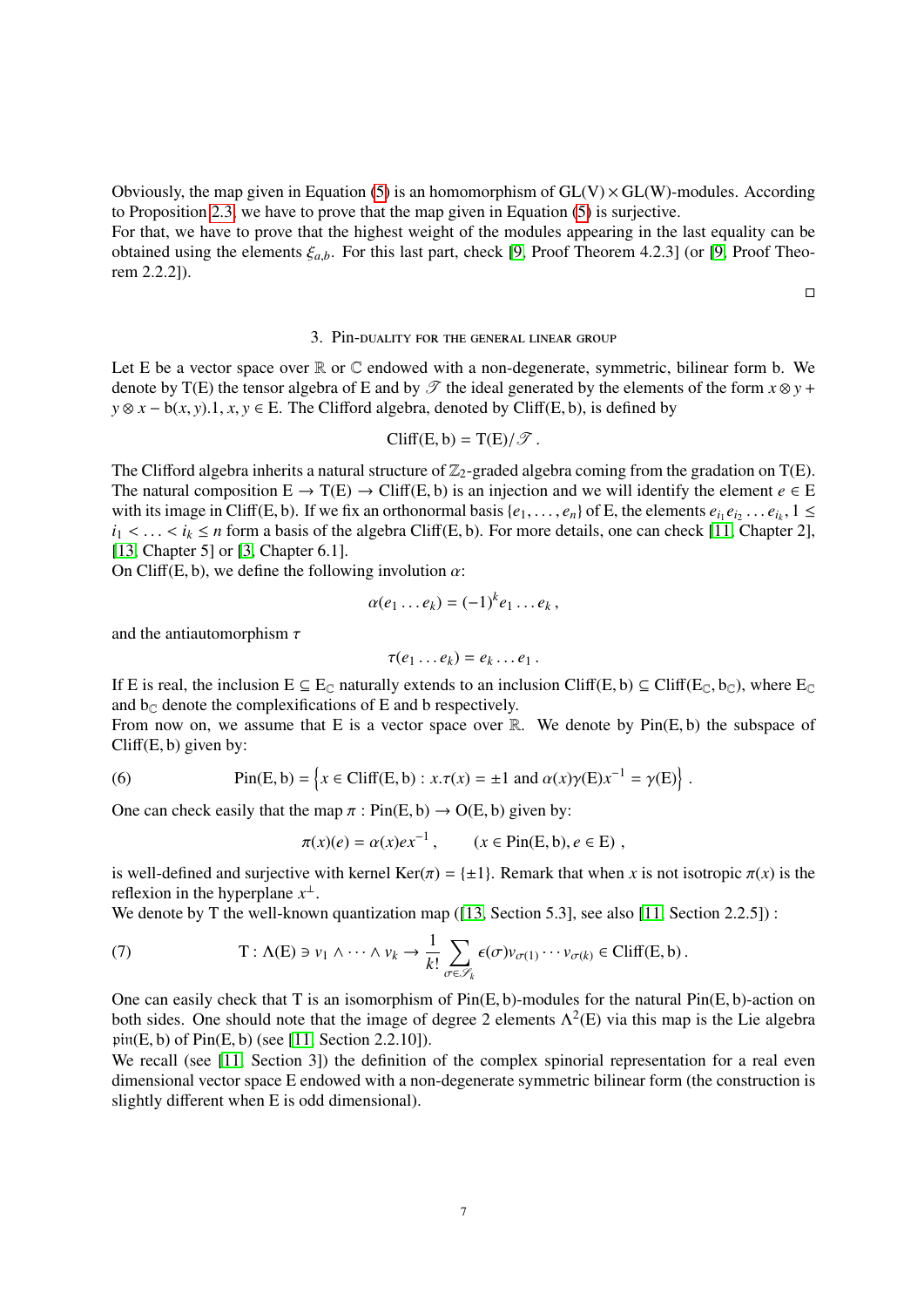**Definition 3.1.** Let  $(E, b)$  be a real even dimensional vector space endowed with a non-degenerate symmetric bilinear form. Let F be a Lagrangian (maximal isotropic) subspace of  $(E_{\mathbb{C}}, b_{\mathbb{C}})$  (in particular, the space Cliff( $E_C$ ,  $b_C$ )/Cliff( $E_C$ ,  $b_C$ )F is a Cliff( $E_C$ ,  $b_C$ )-module). The induced Pin( $E$ ,  $b$ )-representation is called the complex spinorial representation.

The complex spinorial representation is irreducible and up to equivariant isomorphism does not depend on the choice of the Lagrangian F. In the rest of the document, this representation will be denoted by  $(\Pi, S)$ .

<span id="page-7-0"></span>3.1. A general method. We start this section by stating a theorem that we will not proven here.

<span id="page-7-1"></span>**Theorem 3.2.** *Let*  $(G = GL(n, \mathbb{K}), G' = GL(m, \mathbb{K}))$  *be the dual pair in*  $O(E, b)$ *, where*  $\mathbb{K} = \mathbb{R}, \mathbb{C}$  *or*  $\mathbb{H},$ <br> $F = (\mathbb{K}^n \otimes \mathbb{K}^m)_{\mathbb{R}} \oplus (\mathbb{K}^n \otimes \mathbb{K}^m)^*$  and b is given by  $E = (\mathbb{K}^n \otimes \mathbb{K}^m)_{\mathbb{R}} \oplus (\mathbb{K}^n \otimes \mathbb{K}^m)_{\mathbb{R}}^*$  and b is given by

$$
b(e_1 + e_1^*, e_2 + e_2^*) = e_1^*(e_2) + e_2^*(e_1).
$$

*Then, the preimages*  $(\widetilde{GL}(n, \mathbb{K}), \widetilde{GL}(m, \mathbb{K}))$  *form a dual pair in* Pin(E, b).

*Proof.* See [\[4,](#page-11-5) Section 3].

Let (E, b) be an even dimensional vector space over  $\mathbb R$  and let ( $\Pi$ , S) be the corresponding complex spinorial representation of Pin(E, b) defined above. As before, we denote by  $E_C$  (resp. b<sub>C</sub>) the complexification of E (resp. b). The goal is to prove that for the dual pairs  $(\widetilde{G}, \widetilde{G}')$  of Pin(E, b) considered in Theorem [3.2,](#page-7-1) the representation ( $\Pi$ , S) sets up a Howe correspondance i.e. the representation  $(\Pi, S)$  sets up a Howe correspondance i.e.

$$
\Pi = \bigoplus_{\lambda \in \hat{G}_{\Pi}} \lambda \otimes \theta(\lambda) \,,
$$

where  $\hat{G}_{\Pi}$  is the set of equivalence classes of irreducible finite dimensional representations ( $\Pi$ ,  $V_{\Pi}$ ) of  $\widetilde{G}$ <br>such that  $Hom_{\Pi}(V_{\Pi}, S) \neq \{0\}$  and  $\theta$  is an injective map associating an irreducible re such that  $\text{Hom}_{\widetilde{G}}(V_{\Pi}, S) \neq \{0\}$  and  $\theta$  is an injective map associating an irreducible representation of  $\widetilde{G}'$  to an irreducible representation of G.

According to the double commutant theorem (see Appendix [A\)](#page-9-0), this arises if and only if we have the following equality of algebras

(8) 
$$
\text{Comm}_{\text{End}(S)} \left\langle \Pi(\widetilde{G}) \right\rangle = \left\langle \Pi(\widetilde{G}') \right\rangle
$$

Let  $\overline{\Pi}$ : Pin(E, b)  $\rightarrow$  GL(End(S)) be the representation we have by conjugation:<br> $\overline{\Pi}(c)(X) = \Pi(c)X\Pi(c)^{-1}$  ( $c \in \text{Pin}(F$  b)  $X \in \text{End}(S)$ 

$$
\overline{\Pi}(c)(X) = \Pi(c)X\Pi(c)^{-1}, \qquad (c \in \text{Pin}(E, b), X \in \text{End}(S)),
$$

and  $\tilde{\rho}$ : Pin(E, b)  $\rightarrow$  GL(Cliff(E<sub>C</sub>, b<sub>C</sub>)) be the representation given by:

 $\widetilde{\rho}(c)(X) = cXc^{-1},$   $(c \in \text{Pin}(E, b), X \in \text{Cliff}(E_{\mathbb{C}}, b_{\mathbb{C}}))$ .

Obviously, both Pin(E, b)-modules  $\overline{\Pi}$  and  $\overline{\rho}$  are equivalent. We denote by  $\widetilde{\gamma}$  the isomorphism between  $Cliff(E_{\mathbb{C}}, b_{\mathbb{C}})$  and End(S). Then, for every subgroup G of O(E, b), we have:

(9) 
$$
\widetilde{\gamma}\left(\text{End}(\mathbf{S})^{\widetilde{\mathbf{G}}}\right) = \text{Cliff}(\mathbf{E}_{\mathbb{C}},\mathbf{b}_{\mathbb{C}})^{\widetilde{\mathbf{G}}},
$$

Using the map T given in Equation [\(7\)](#page-6-1) and the fact that the actions of  $\tilde{G}$  on End(S), Cliff(E<sub>C</sub>, b<sub>C</sub>) and  $\Lambda(E_{\mathbb{C}})$  factor through G, we get:

(10) 
$$
\text{End}(S)^{\widetilde{G}} = \widetilde{\gamma}^{-1} \circ T\left(\Lambda(E_{\mathbb{C}})^{\widetilde{G}}\right) = \widetilde{\gamma}^{-1} \circ T(\Lambda(E_{\mathbb{C}})^{G}).
$$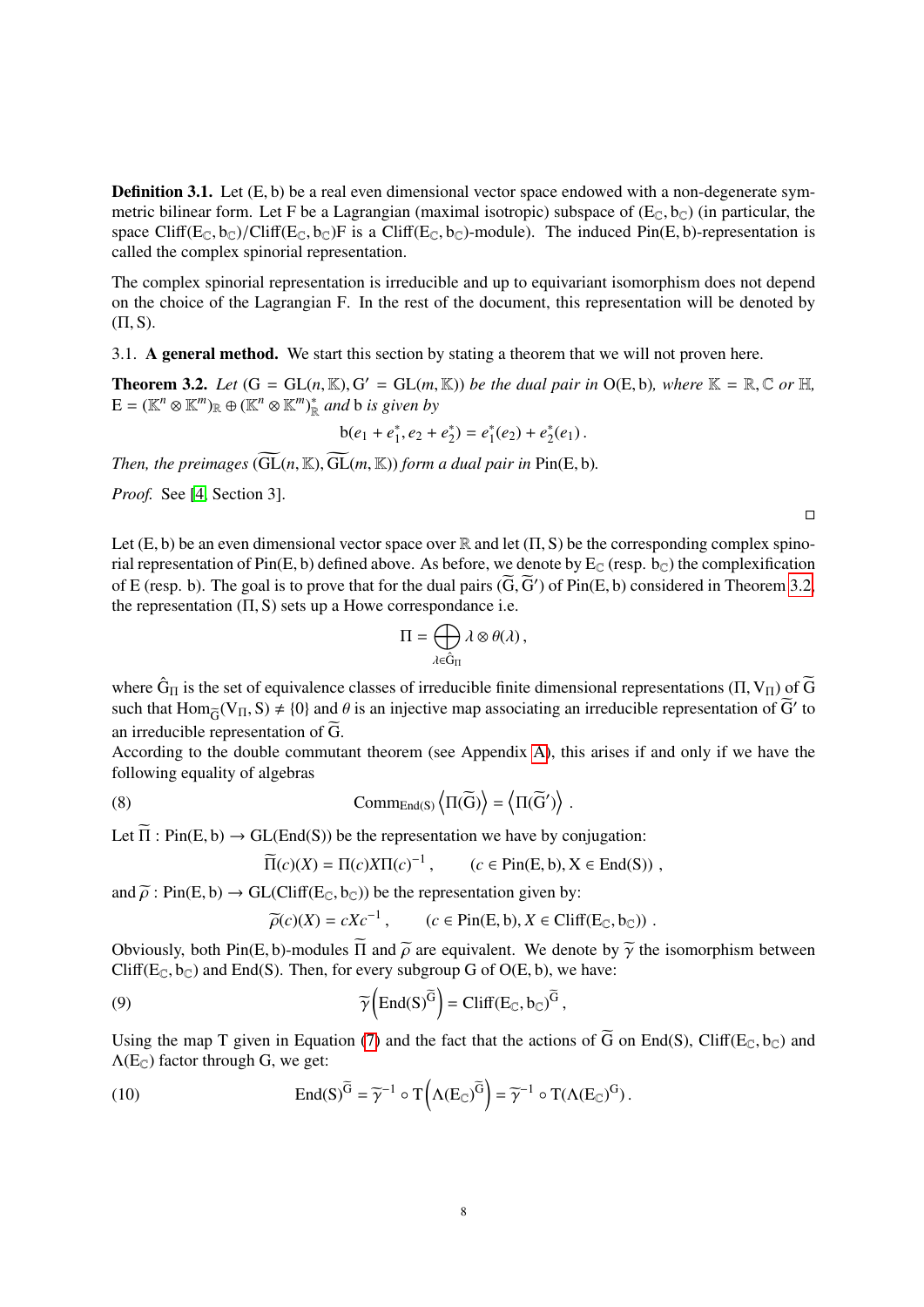Whence, up to the previous isomorphisms, we need to prove that  $\Lambda(E_{\mathbb{C}})^G$  is spanned, as an algebra, by the image of G'.

<span id="page-8-0"></span>3.2. Real general linear group. According to Lemma [B.3,](#page-10-1) we got that:

(11)  $\Lambda(E_{\mathbb{C}})^{\mathrm{GL}(n,\mathbb{R})} = \Lambda(E_{\mathbb{C}})^{\mathrm{GL}(n,\mathbb{C})} = \Lambda(\mathbb{C}^n \otimes \mathbb{C}^m \oplus (\mathbb{C}^n \otimes \mathbb{C}^m)^*)^{\mathrm{GL}(n,\mathbb{C})}$ 

Then, according to theorem [2.8,](#page-5-2) we get:

<span id="page-8-2"></span>
$$
\Lambda(E_{\mathbb{C}})^{\operatorname{GL}(n,\mathbb{R})} = \Lambda(\mathbb{C}^n \otimes \mathbb{C}^m \oplus (\mathbb{C}^n \otimes \mathbb{C}^m)^*)^{\operatorname{GL}(n,\mathbb{C})}
$$
  
\n
$$
= \left\langle \Lambda^2(\mathbb{C}^n \otimes \mathbb{C}^m \oplus (\mathbb{C}^n \otimes \mathbb{C}^m)^*)^{\operatorname{GL}(n,\mathbb{C})} \right\rangle
$$
  
\n
$$
= \left\langle (\mathbb{C}^n \otimes \mathbb{C}^m \otimes (\mathbb{C}^n \otimes \mathbb{C}^m)^*)^{\operatorname{GL}(n,\mathbb{C})} \right\rangle
$$
  
\n
$$
= \left\langle \operatorname{gl}(\mathbb{C}^n \otimes \mathbb{C}^m)^{\operatorname{GL}(n,\mathbb{C})} \right\rangle
$$
  
\n
$$
= \left\langle \operatorname{gl}(\mathbb{C}^m) \right\rangle.
$$

<span id="page-8-1"></span>3.3. Complex and quaternionic general linear group. In this section, we want to imitate what we did for the real general linear group. In particular, according to Lemma [B.3](#page-10-1) and Equation [\(11\)](#page-8-2), we have to determine the complexification of the real algebraic groups  $GL(n, \mathbb{C})$  and  $GL(n, \mathbb{H})$ . We first recall the definition of the complexification of a Lie group.

**Definition 3.3.** If G is a real algebraic group, the complexification of G is a pair  $(G_C, \gamma)$ , where G is a complex Lie group and  $\gamma$  : G  $\rightarrow$  G<sub>C</sub> is a R-morphism analytic map such that for every complex Lie group H and every R-morphism  $\phi : G \to H$ , there exists a unique C-analytic map  $\psi : G_{\mathbb{C}} \to H$  such that  $\phi = \psi \circ \gamma$  (one can check [\[1,](#page-11-6) Chapter 3, 6.10]).

Let's start with  $GL(n, \mathbb{C})$ . We denote by  $\Psi_n : Mat(n, \mathbb{C}) \to Mat(2n, \mathbb{R})$  the map given by:

$$
\Psi_n(A + iB) = \begin{pmatrix} A & -B \\ B & A \end{pmatrix} \qquad (A, B \in Mat(n, \mathbb{R})).
$$

We denote by  $G_n = \Psi_n(\mathrm{GL}(n,\mathbb{C}))$  the image of  $\mathrm{GL}(n,\mathbb{C})$ . We have:

$$
G_n = \{X \in GL(2n, \mathbb{R}), XJ_n = J_nX\},\,
$$

where  $J_n =$  $\begin{pmatrix} 0 & -Id_n \end{pmatrix}$  $\mathrm{Id}_n$  0 ! . Then,

$$
G_n^{\mathbb{C}} = \{ X \in GL(2n, \mathbb{C}), XJ_n = J_n X \} .
$$

Then matrix  $J_n$  is diagonalisable over  $\mathbb{C}$ ; more precisely,

$$
\mathbf{J}_n = \mathbf{P}_n \mathbf{K}_n \mathbf{P}_n^{-1} \qquad \mathbf{K}_n = \begin{pmatrix} i \mathbf{Id}_n & 0 \\ 0 & -i \mathbf{Id}_n \end{pmatrix}.
$$

Then, we get that:

$$
\mathrm{G}_n^{\mathbb{C}} = \mathrm{P}_n^{-1} \left\{ \mathrm{C} \in \mathrm{GL}(2n, \mathbb{C}), \mathrm{CK}_n = \mathrm{K}_n \mathrm{C} \right\} \mathrm{P}_n \, .
$$

Obviously,

$$
\{C \in GL(2n, \mathbb{C}), CK_n = K_n C\} = \left\{C = \begin{pmatrix} C_1 & 0 \\ 0 & C_2 \end{pmatrix}, C_1, C_2 \in GL(n, \mathbb{C})\right\},\
$$

and by changing the basis, we see that the complexification  $G_n^{\mathbb{C}}$  of  $GL(n, \mathbb{C})$  is  $GL(n, \mathbb{C}) \times GL(n, \mathbb{C})$  and the man  $\alpha \cdot GL(n, \mathbb{C}) \rightarrow GL(n, \mathbb{C}) \times GL(n, \mathbb{C})$  is given by: the map  $\gamma$ : GL(*n*, C)  $\rightarrow$  GL(*n*, C)  $\times$  GL(*n*, C) is given by:

$$
\gamma(g)=(g,\bar{g})\,.
$$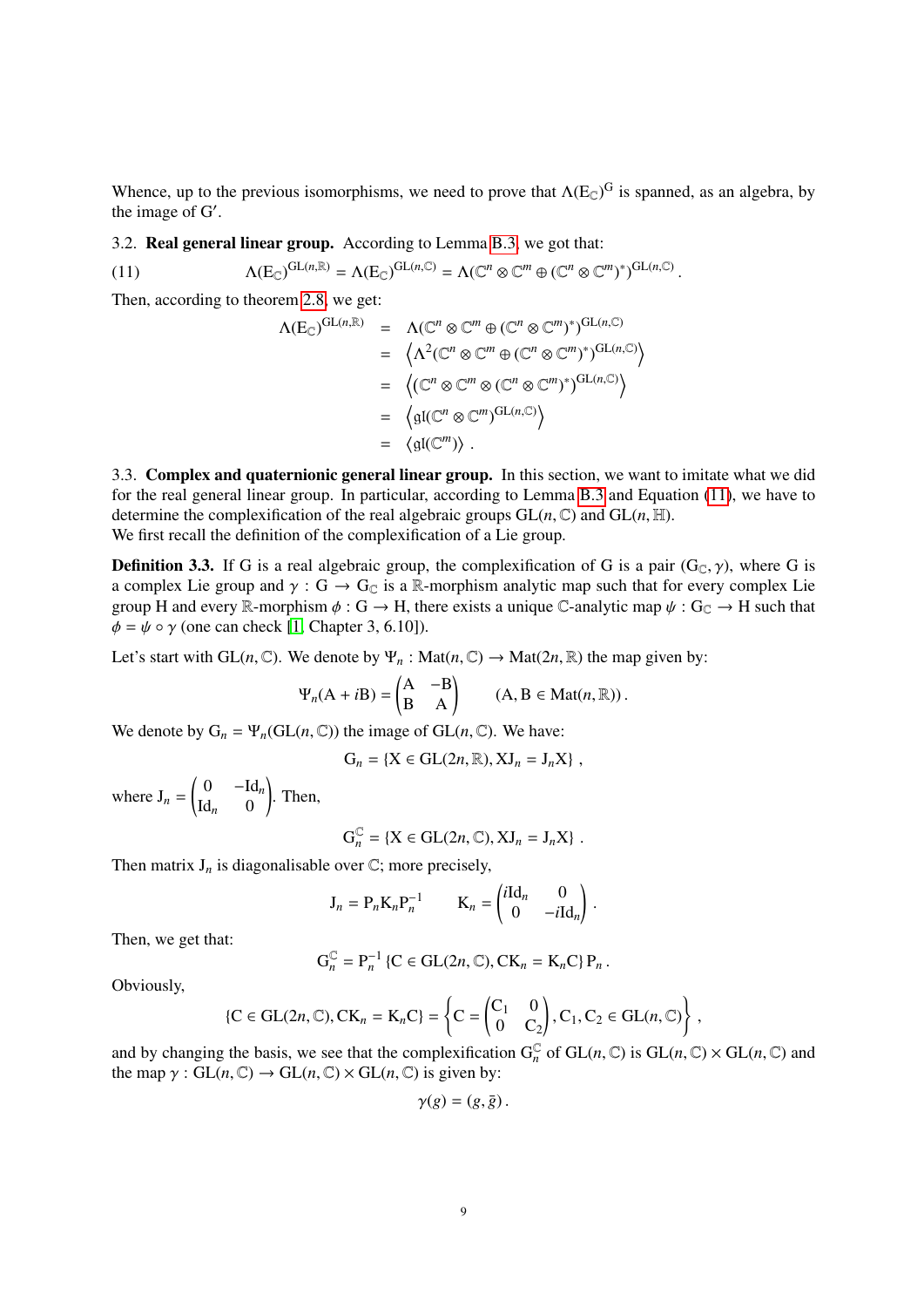According to Appendix [C,](#page-11-0) we have that  $(\mathbb{C}^n \otimes \mathbb{C}^m)_{\mathbb{R}} \otimes \mathbb{C} = \mathbb{C}^n \otimes \mathbb{C}^m \oplus \mathbb{C}^n \otimes \mathbb{C}^m$ . Moreover, the action of  $GL(n, \mathbb{C})$  on  $\mathbb{C}^n \otimes \mathbb{C}^m \oplus \mathbb{C}^n \otimes \mathbb{C}^m$  extend to an action of its complexification  $GL(n, \mathbb{C}) \times GL(n, \mathbb{C})$  on the same space given by: same space given by:

$$
(g_1, g_2)(u_1 \otimes v_1 + u_2 \otimes v_2) = g_1(u_1) \otimes v_1 + g_2(u_2) \otimes v_2.
$$

We can now prove the duality for the dual pair  $(G = GL(n, \mathbb{C}), G' = GL(m, \mathbb{C}))$ . We have:

$$
\Lambda(E_{\mathbb{C}})^{GL(n,\mathbb{C})} = \Lambda(\mathbb{C}^n \otimes \mathbb{C}^m \oplus \mathbb{C}^n \otimes \mathbb{C}^m \oplus (\mathbb{C}^n \otimes \mathbb{C}^m)^* \oplus (\mathbb{C}^n \otimes \mathbb{C}^m)^*)^{GL(n,\mathbb{C}) \times GL(n,\mathbb{C})}
$$
  
\n
$$
= \Lambda(\mathbb{C}^n \otimes \mathbb{C}^m \oplus (\mathbb{C}^n \otimes \mathbb{C}^m)^*)^{GL(n,\mathbb{C})} \otimes \Lambda(\mathbb{C}^n \otimes \mathbb{C}^m \oplus \mathbb{C}^n \otimes \mathbb{C}^m)^{GL(n,\mathbb{C})}
$$
  
\n
$$
= \left\langle (\mathbb{C}^n \otimes \mathbb{C}^m \oplus \mathbb{C}^{n*} \otimes \mathbb{C}^{m*})^{GL(n,\mathbb{C})} \right\rangle \otimes \left\langle (\mathbb{C}^n \otimes \mathbb{C}^m \oplus \mathbb{C}^{n*} \otimes \mathbb{C}^{m*})^{GL(n,\mathbb{C})} \right\rangle \quad (\text{Theorem 2.8})
$$
  
\n
$$
= \left\langle \mathfrak{gl}(\mathbb{C}^n \otimes \mathbb{C}^m)^{GL(n,\mathbb{C})} \right\rangle \otimes \left\langle \mathfrak{gl}(\mathbb{C}^n \otimes \mathbb{C}^m)^{GL(n,\mathbb{C})} \right\rangle
$$
  
\n
$$
= \left\langle \mathfrak{gl}(m,\mathbb{C})_{\mathbb{C}} \right\rangle = \left\langle \mathfrak{gl}(m,\mathbb{C}) \right\rangle.
$$

For the dual pair  $(G = GL(n, \mathbb{H}), G' = GL(m, \mathbb{H}))$ , the computations are similar by using that

$$
(\mathbb{H}^n \otimes \mathbb{H}^m)_{\mathbb{R}} \otimes \mathbb{C} \approx \mathbb{C}^{2n} \otimes \mathbb{C}^{2m}, \qquad GL(n, \mathbb{H})_{\mathbb{C}} \approx GL(2n, \mathbb{C}).
$$

### Appendix A. Double commutant theorem

<span id="page-9-0"></span>We work here in a simple situation:  $G \subseteq GL(n, \mathbb{C})$  is a reductive linear algebraic group and  $(\rho, L)$  is a finite-dimensional G-module. We denote by  $\mathscr{A}(G)$  the group algebra of G (here,  $\rho$  is not necessarily irreducible). Let  $\hat{G}$  be the set of irreducible representation of G. We denote by  $Spec(\rho)$  the set of  $(\lambda, F^{\lambda}) \in \hat{G}$  such that  $Hom_G(F^{\lambda}, L) \neq \{0\}$ . Then, we have:

(12) 
$$
L \approx \bigoplus_{\lambda \in \text{Spec}(\rho)} m_{\lambda} F^{\lambda},
$$

where  $m_{\lambda}$  is the multiplicity of ( $\lambda$ ,  $F^{\lambda}$ ) in (L,  $\rho$ ). More particularly, we have  $m_{\lambda} = \text{dim}_{\mathbb{C}}\text{Hom}_{G}(F^{\lambda}, L)$  and Equation (12) can be written as Equation [\(12\)](#page-9-1) can be written as

<span id="page-9-1"></span>
$$
L \approx \bigoplus_{\lambda \in \text{Spec}(\rho)} \text{Hom}_G(F^{\lambda}, L) \otimes F^{\lambda},
$$

where G acts on  $\text{Hom}_G(F^{\lambda}, L) \otimes F^{\lambda}$  by Id  $\otimes \lambda(g)$ .<br>Let  $\mathscr{R} \subset \text{End}(L)$  a subalgebra which satisfies the Let  $\mathcal{R} \subseteq$  End(L) a subalgebra which satisfies the two following conditions:

- (1)  $\mathcal{R}$  acts irreducibly on L
- (2) For all  $g \in G$  and  $T \in \mathcal{R}$ , we have  $\rho(g) \mathcal{R} \rho(g)^{-1} \in \mathcal{R}$ .

Because dim(L)  $< \infty$ , we have  $\mathcal{R} = \text{End}(L)$  and because G acts on  $\mathcal{R}$  by conjugation via  $\rho$ , it makes sense to consider the set of G-invariants in  $\mathcal{R}$ , i.e.

$$
\mathcal{R}^{\mathrm{G}} = \left\{ \mathrm{T} \in \mathcal{R}, \rho(g) \mathrm{T} \rho(g)^{-1} = \mathrm{T} \left( \forall g \in \mathrm{G} \right) \right\}
$$

Viewing L as a module for  $\mathscr{A}(G)$ , we have that L is a  $\mathscr{R}^G \otimes \mathscr{A}(G)$ -module (because  $\mathscr{R}^G$  and  $\mathscr{A}(G)$ ) commute). More precisely, the space  $\text{Hom}_G(F^{\lambda}, L)$  has a natural structure of  $\mathcal{R}^G$ -module and we get the following decomposition of L as a module of  $\mathcal{R}^G \otimes \mathcal{A}(G)$ . following decomposition of L as a module of  $\mathcal{R}^G \otimes \mathcal{A}(G)$ :

$$
L \approx \bigoplus_{\lambda \in \text{Spec}(\rho)} \text{Hom}_G(F^{\lambda}, L) \otimes F^{\lambda}.
$$

We have the following proposition: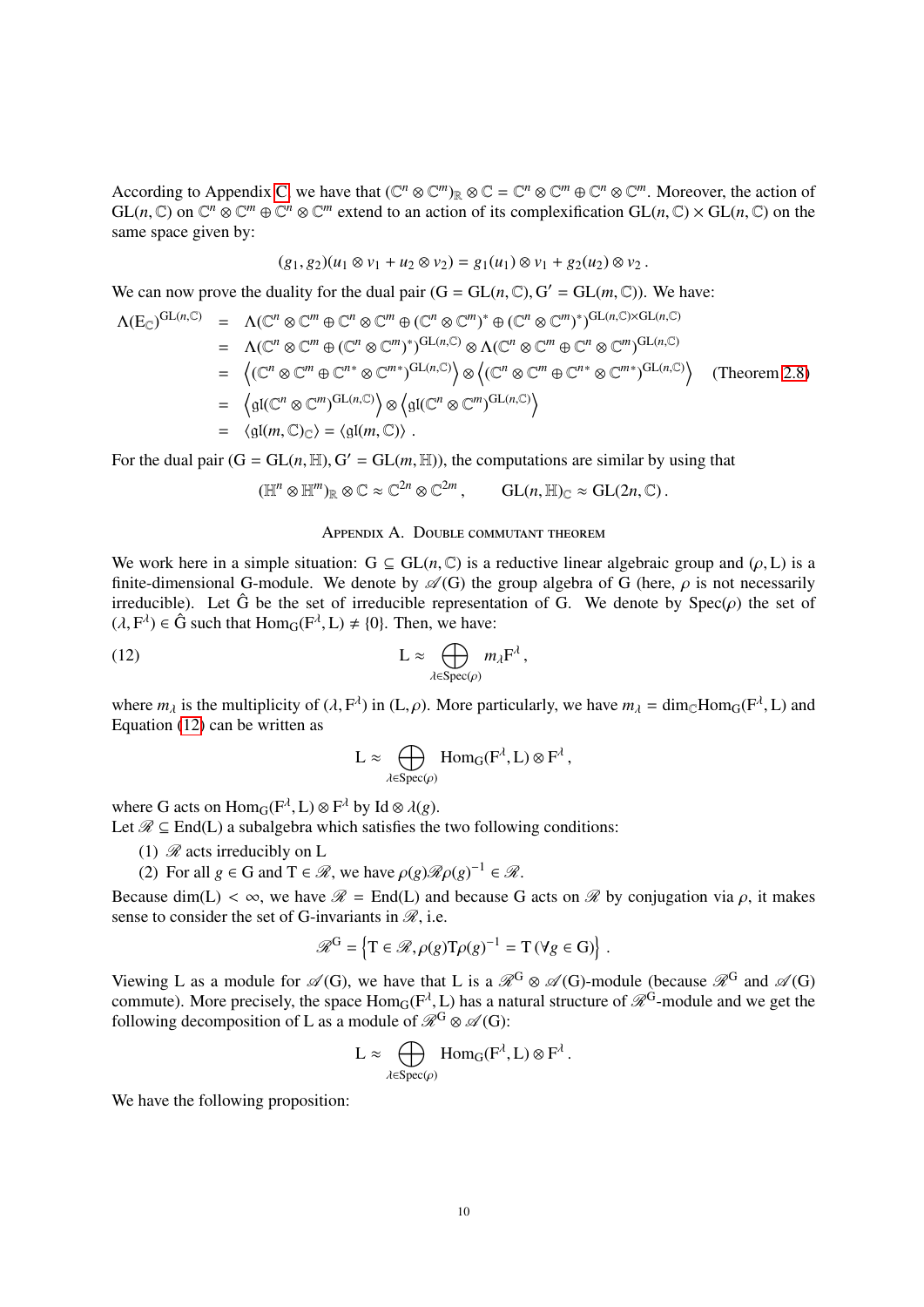**Proposition A.1.** We denote by  $E^{\lambda}$  the  $\mathcal{R}^{G}$ -module  $Hom_{G}(F^{\lambda}, L)$ *. The map:* 

 $F^{\lambda} \to E^{\lambda}$ 

*is a bijection between*  $Spec(\rho)$  *and*  $Spec(\sigma)$ *, where*  $Spec(\sigma)$  *is the set of equivalence classes of irreducible representation*  $(\sigma_{\lambda}, \mathbf{E}^{\lambda})$  *of*  $\mathscr{R}^{\mathbf{G}}$  *s.t.*  $\text{Hom}_{\mathscr{R}^{\mathbf{G}}}(\mathbf{E}^{\lambda}, \mathbf{L}) \neq \{0\}.$ 

Appendix B. General results

<span id="page-10-0"></span>**Lemma B.1.** *Let*  $(\Pi_1, V_1)$  *and*  $(\Pi_2, V_2)$  *two irreducible* G-modules which are equivalent. We fix T in  $Hom_G(\Pi_1, \Pi_2)$  *(unique up to a constant). Then,* 

$$
T(\text{Inv}(G, \Pi_1, V_1)) = \text{Inv}(G, \Pi_2, V_2).
$$

*Proof.* Let  $v_1$  be an element in Inv(G,  $\Pi_1$ , V<sub>1</sub>). For all  $g \in G$ , we have  $\Pi_1(g)v_1 = v_1$ . Because  $\Pi_1$  and  $\Pi_2$ are equivalent, we have  $\Pi_1(g) = T^{-1} \circ \Pi_2(g) \circ T$ . So,

$$
\Pi_1(g)v_1 = v_1 \Leftrightarrow T^{-1} \circ \Pi_2(g) \circ T(v_1) = v_1 \Leftrightarrow \Pi_2(g)(T(v_1)) = T(v_1).
$$

In particular,  $T(v_1) \in Inv(G, \Pi_2, V_2)$ . We prove easily the other inclusion.

Fix (V, b<sub>V</sub>), where V is a real vector space and b<sub>V</sub> a non-degenerate, symmetric, bilinear form on V, and let  $(V_{\mathbb{C}}, b_{V}^{\mathbb{C}})$  $\mathcal{C}_{\text{V}}$ ) be the corresponding complexification.

**Lemma B.2.** *Let* ( $\Pi$ ,  $V$ ) *be a finite dimensional representation of*  $O(V_{\mathbb{C}}, b_{V}^{\mathbb{C}})$ V )*. Then,*

$$
\text{Inv}(O(V_\mathbb{C},\boldsymbol{b}_V^\mathbb{C}),\Pi,V)=\text{Inv}(O(V,b_V),\Pi,V)\,.
$$

*Proof.* Obviously, we have  $Inv(O(V_C, b_V^{\mathbb{C}}))$ <br>Then for all  $g \in O(V, b_V)$  we have  $\Pi(g)$  $\begin{array}{c} \mathbb{C} \\ V \end{array}$ ,  $\Pi$ ,  $V$ )  $\subseteq$  Inv( $O(V, b_V)$ ,  $\Pi$ , V). Let  $v \in Inv(O(V, b_V), \Pi, V)$ .<br>  $\mathbb{C}V = V$  In particular, for all  $Y \in \mathfrak{so}(V, b_V)$ , we have  $d\Pi(Y)v = 0$ . Then, for all  $g \in O(V, b_V)$ , we have  $\Pi(g)v = v$ . In particular, for all  $X \in \mathfrak{so}(V, b_V)$ , we have  $d\Pi(X)v = 0$ . Using that  $\overline{\mathfrak{so}}(V_{\mathbb{C}}, b^{\mathbb{C}}_V)$  $\begin{array}{c}\n\mathbb{C}_V \\
\mathbb{C}_V\n\end{array} =$  so(V, b<sub>V</sub>)  $\oplus$  *i*so(V, b<sub>V</sub>), we get that  $d\Pi(X)v = 0$  for all  $X \in \mathfrak{so}(V_{\mathbb{C}}, b_V^{\mathbb{C}})$ <br>t that  $\Pi(\mathfrak{c})v = v$  for all  $\mathfrak{c} \in \mathcal{SO}(V_{\mathbb{C}}, b_{\mathbb{C}}^{\mathbb{C}})$ . But  $O(V_{\mathbb{C}}, b_{\mathbb$  $\mathbb{C}_{\mathrm{V}}$ ). In particular, we get that  $\Pi(g)v = v$  for all  $g \in SO(V_{\mathbb{C}}, b_{V}^{\mathbb{C}})$  $\mathcal{C}_{\text{V}}$ ). But O(V, b<sub>V</sub>) ∩ (O(V<sub>C</sub>, b<sub>V</sub>  $\bigvee^{\mathbb{C}}_{V}$ ) \ SO(V<sub>C</sub>, b<sub>V</sub>  $(\begin{matrix} 0 \\ V \end{matrix})) \neq$ { $\emptyset$ }, we get that  $v \in Inv(O(V_{\mathbb{C}}, b^{\mathbb{C}}_V))$  $_V^{\mathbb{C}}$ ),  $\Pi$ , V).

 $\Box$ 

Similarly, we get the following lemma:

<span id="page-10-1"></span>**Lemma B.3.** Let G be an algebraic group over  $\mathbb{R}$ , and let  $(\Pi, V)$  be a regular representation of  $G(\mathbb{C})$ . *We denote by*  $G(\mathbb{C})$ <sub>0</sub> *the connected component at identity of*  $G(\mathbb{C})$ *. Assume that the intersection of each connected component of*  $G(\mathbb{R})$  *with*  $G(\mathbb{C})$ <sub>0</sub> *is non empty. Then,* 

$$
\text{Inv}(G(\mathbb{R}),\Pi,V)=\text{Inv}(G(\mathbb{C}),\Pi,V)\,.
$$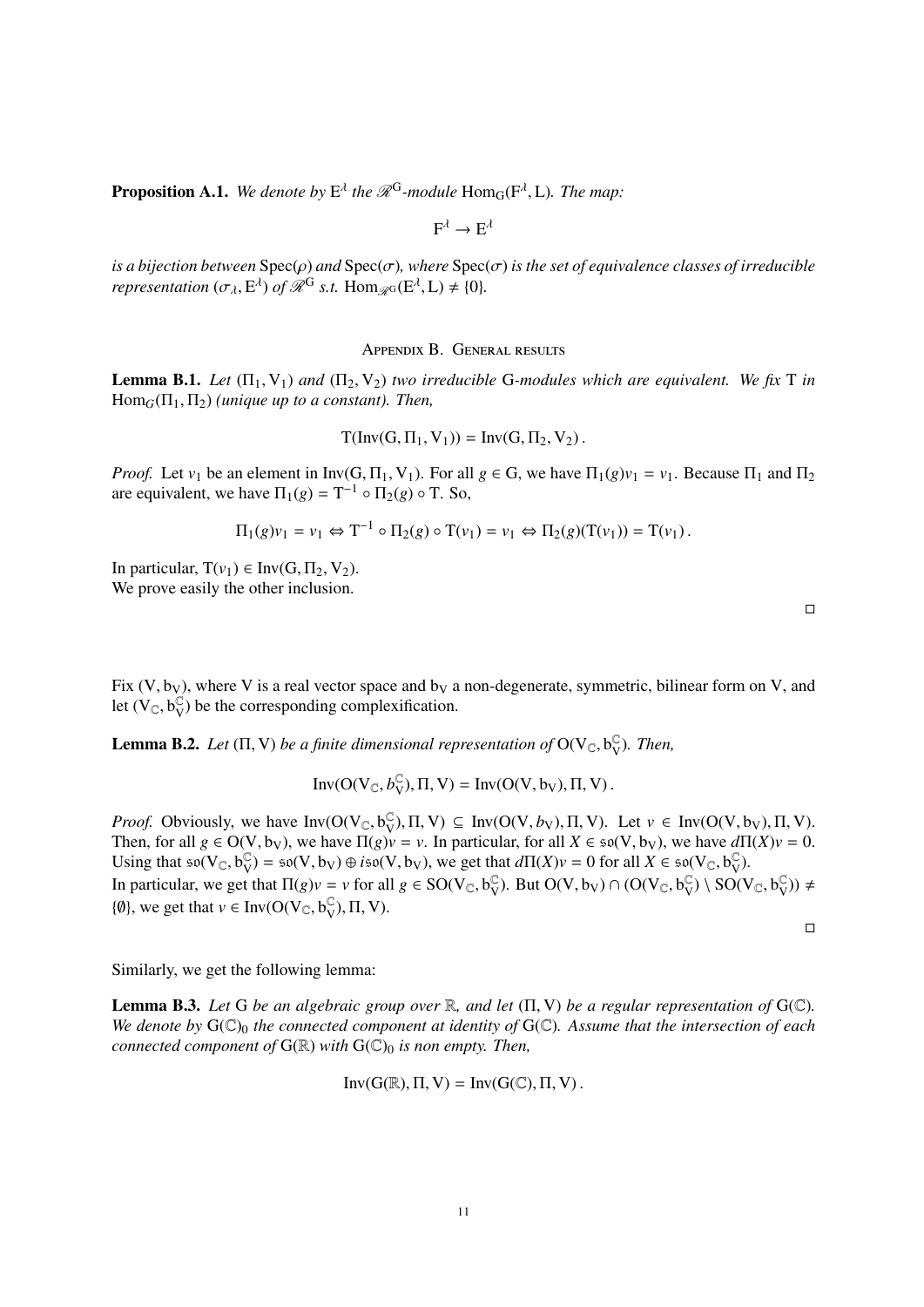### Appendix C. Complexification of a complex vector space

<span id="page-11-0"></span>Let U be a finite dimensional vector space over R and let  $V = U \otimes_R \mathbb{C}$ . This is a vector space over  $\mathbb{C}$  and

 $V = U \oplus iU$ .

Hence there is a conjugation on V,

$$
c: U \oplus iU \ni u_1 + iu_2 \to u_1 - iu_2 \in U \oplus iU,
$$

The map c is a bijective C anti-linear involution. The set of the fixed points coincides with Fix(V, c) = U.<br>Conversely suppose V is a complex vector space and  $c : V \to V$  is a bijective C anti-linear involution. Conversely, suppose V is a complex vector space and  $c: V \to V$  is a bijective  $\mathbb C$  anti-linear involution. Let  $U = Fix(V, c)$  be the set of the fixed points. Then V is a complexification of U, or equivalently, U is a real form of V, [\[3,](#page-11-4) 6.4.1]. Let V be a complex vector space. Then  $V \oplus V$  is also a complex vector space and we'll see that we may view it as a complexification  $(V_{\mathbb{R}})_{\mathbb{C}}$  of  $V_{\mathbb{R}}$ , the vector space V viewed as a vector space over R. Indeed, let

$$
c: V \oplus V \ni (u, v) \rightarrow (c(v), c(u)) \in V \oplus V.
$$

Then c is a bijective  $\mathbb C$  anti-linear involution and the set of the fixed points

 $Fix(V \otimes V, c) = \{(u, c(u)), u \in V\}.$ 

This set may be identified with V via the following  $\mathbb R$  linear bijection

$$
V \ni u \to (u, c(u)) \in Fix(V \oplus V, c).
$$

Hence,  $V \oplus V$  is a complexification of  $V_{\mathbb{R}}$ . We keep the notation introduced before. In particular V is a finite dimensional vector space over C. The group GL(V) acts on V and we want to transfer it to an action on V  $\oplus$  V. Therefore we define a  $\mathbb C$  anti-linear involution  $c : GL(V) \rightarrow GL(V)$  by

$$
c(g)v = c(g(c(v))) \qquad (g \in GL(V), \ v \in V) .
$$

Then

$$
(gu, c(gu)) = (ug, c(g)c(u)) \qquad (g \in GL(V), u \in V) .
$$

Hence the action we are looking for is

$$
g(u, v) = (gu, c(g)v) \qquad (g \in GL(V), (u, v) \in V \oplus V) .
$$

From here we see that the complexification  $GL(V)_{\mathbb{C}}$  of  $GL(V)$  viewed as a real algebraic group may be identified with  $GL(V) \times GL(V)$  by

$$
(g_1, g_2)(u, v) = (g_1u, g_2v) \qquad ((g_1, g_2) \in GL(V) \times GL(V), (u, v) \in V \oplus V).
$$

#### <span id="page-11-1"></span>**REFERENCES**

- <span id="page-11-6"></span>[1] N. Bourbaki. *Éléments de mathématique. Fasc. XXXVII. Groupes et algèbres de Lie. Chapitre II: Algèbres de Lie libres. Chapitre III: Groupes de Lie*. Hermann, Paris, 1972. Actualités Scientifiques et Industrielles, No. 1349.
- <span id="page-11-3"></span>[2] Shun-Jen Cheng and Weiqiang Wang. *Dualities and representations of Lie superalgebras*, volume 144 of *Graduate Studies in Mathematics*. American Mathematical Society, Providence, RI, 2012.
- <span id="page-11-4"></span>[3] Roe Goodman and Nolan R. Wallach. *Symmetry, representations, and invariants*, volume 255 of *Graduate Texts in Mathematics*. Springer, Dordrecht, 2009.
- <span id="page-11-5"></span>[4] Clement Guerin, Liu Gang, and Allan Merino. Dual pairs in the pin-group and duality for the corresponding spinorial representation. *Algebr. Represent. Theory*, 2020.
- [5] Clement Guerin, Gang Liu, and Allan Merino. *Dual pairs in the Pin-group and duality for the corresponding spinorial representation*. arXiv:1907.09093.
- [6] Roger Howe. Preliminaries i. (unpublished).
- <span id="page-11-2"></span>[7] Roger Howe. Remarks on classical invariant theory. *Trans. Amer. Math. Soc.*, 313(2):539–570, 1989.
- [8] Roger Howe. Transcending classical invariant theory. *J. Amer. Math. Soc.*, 2(3):535–552, 1989.